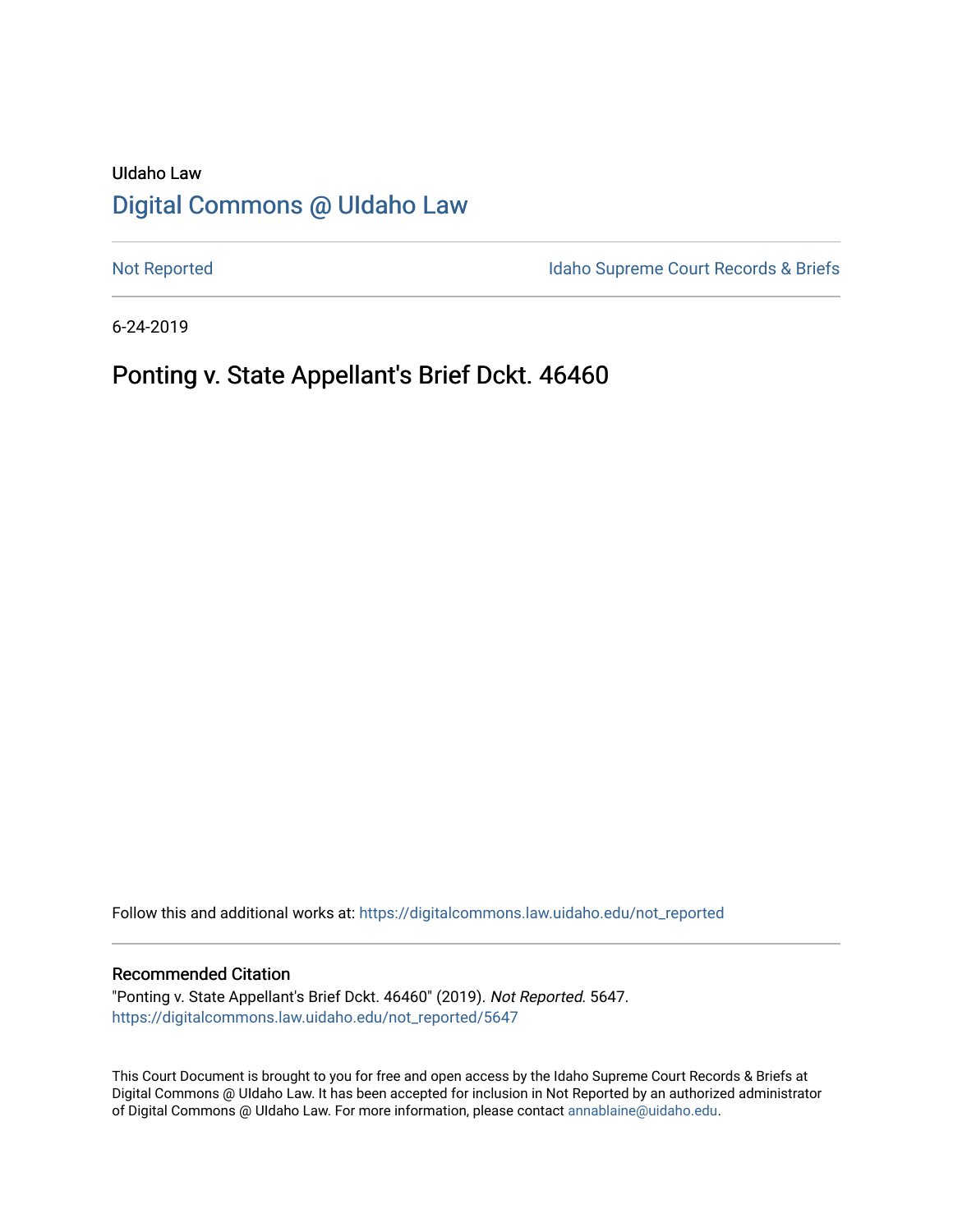Electronically Filed 6/24/2019 10:50 AM Idaho Supreme Court Karel Lehrman, Clerk of the Court By: Brad Thies, Deputy Clerk

#### IN THE SUPREME COURT OF THE STATE OF IDAHO

)

)

)

)

MITCHELL JAMES PONTING, )

Petitioner-Appellant, )

 $\mathbf{v.}$  )

STATE OF IDAHO,

Respondent. )

NO. 46460-2018

ADA COUNTY NO. CV0l-17-17063

APPELLANT'S BRIEF

### BRIEF OF APPELLANT

### APPEAL FROM THE DISTRICT COURT OF THE FOURTH JUDICIAL DISTRICT OF THE STATE OF IDAHO, IN AND FOR THE COUNTY OF ADA

### HONORABLE LYNN G. NORTON District Judge

ERIC D. FREDERICKSEN State Appellate Public Defender I.S.B. #6555

MAYAP. WALDRON Deputy State Appellate Public Defender I.S.B. #9582 322 E. Front Street, Suite 570 Boise, Idaho 83702 Phone: (208) 334-2712 Fax: (208) 334-2985 E-mail: documents@sapd.state.id.us

ATTORNEYS FOR DEFENDANT-APPELLANT KENNETH K. JORGENSEN Deputy Attorney General Criminal Law Division P.O. Box 83720 Boise, Idaho 83720-0010 (208) 334-4534

ATTORNEY FOR PLAINTIFF-RESPONDENT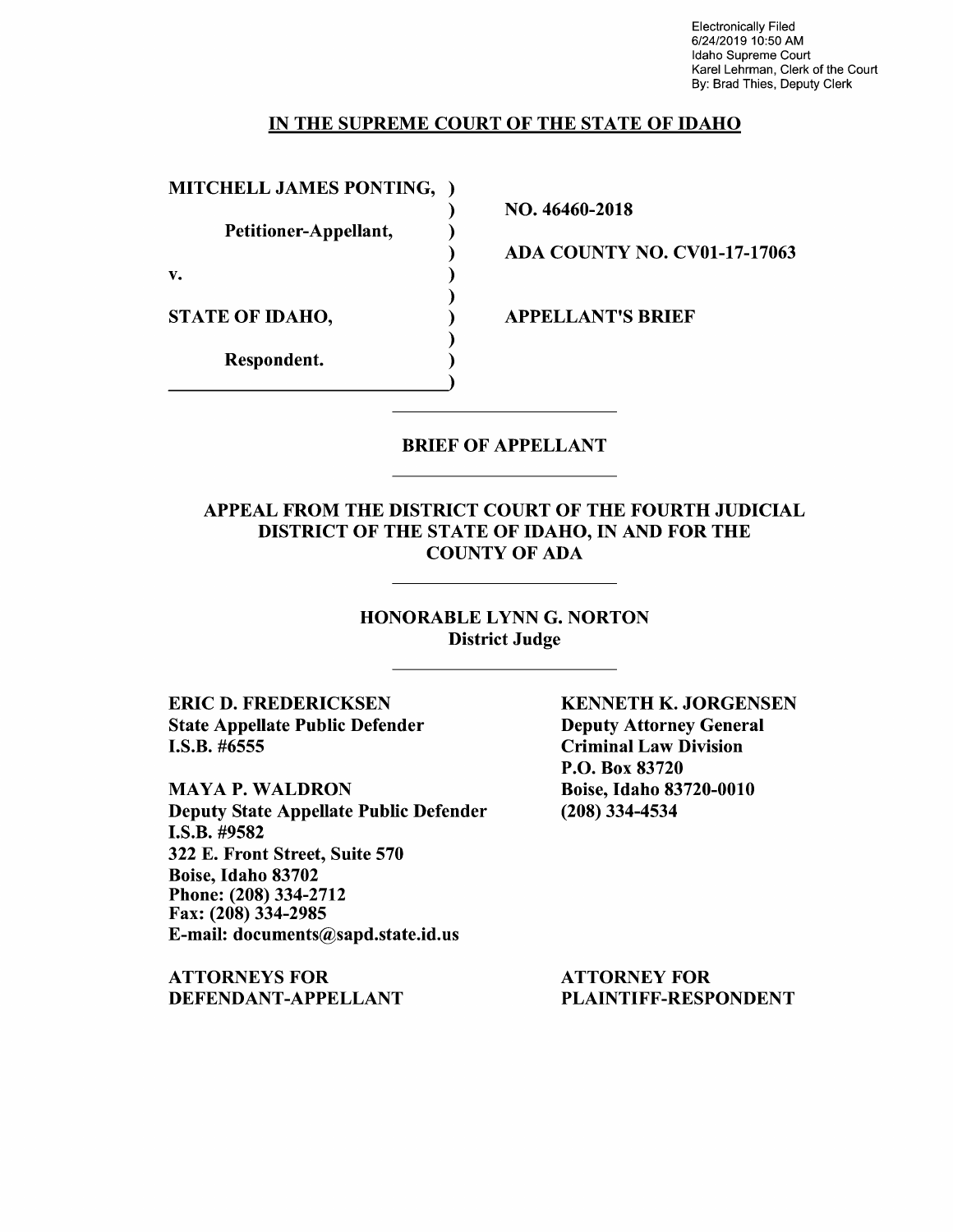# **TABLE OF CONTENTS**

# **PAGE**

| Statement of Facts and                                                                                                                     |
|--------------------------------------------------------------------------------------------------------------------------------------------|
|                                                                                                                                            |
|                                                                                                                                            |
| The District Court Erred By Summarily Dismissing Two Of Mr. Ponting's<br>Claims Without Giving Him Notice And An Opportunity To Respond To |
|                                                                                                                                            |
|                                                                                                                                            |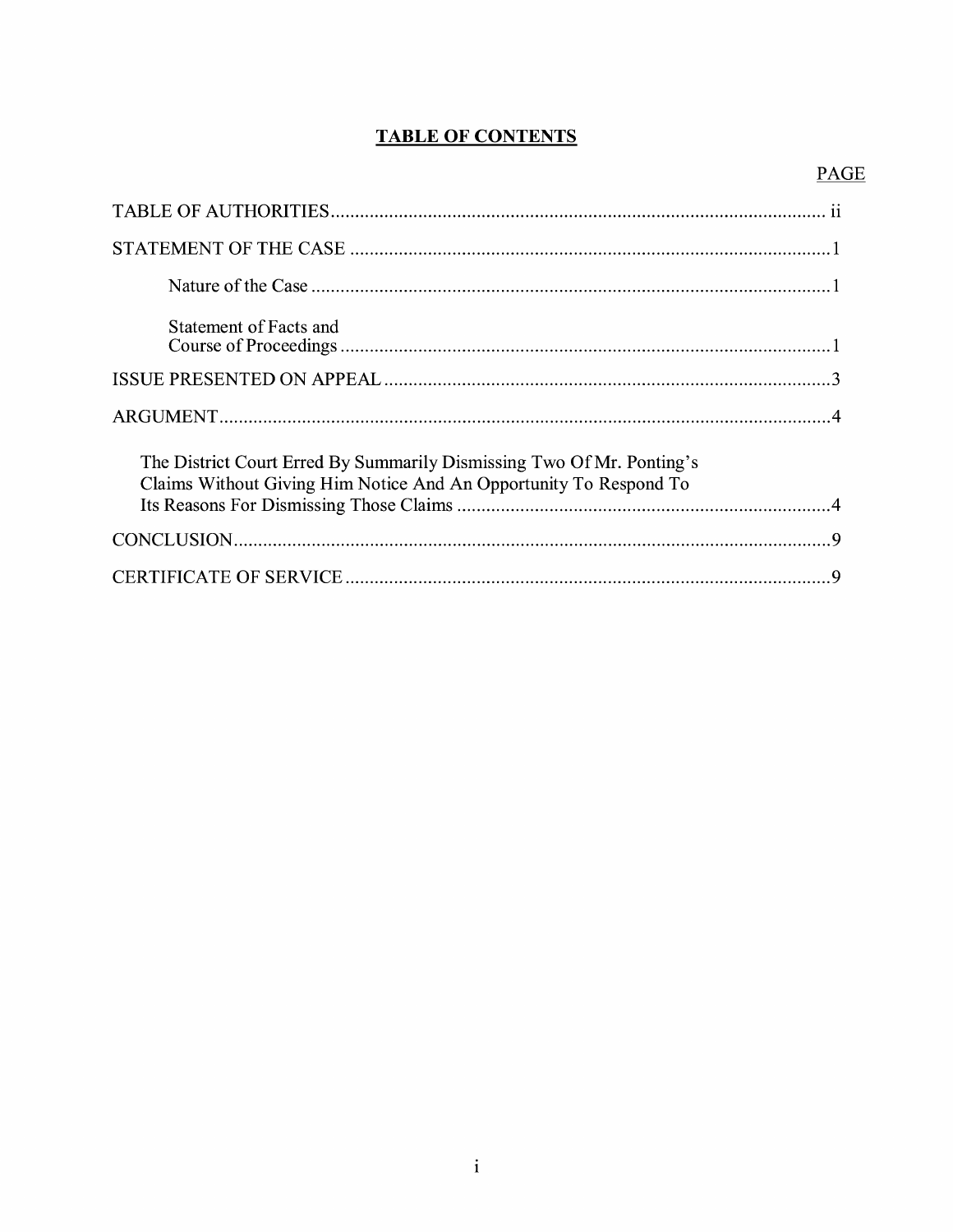# **TABLE OF AUTHORITIES**

## Cases

# **Statutes**

# **Constitutional Provisions**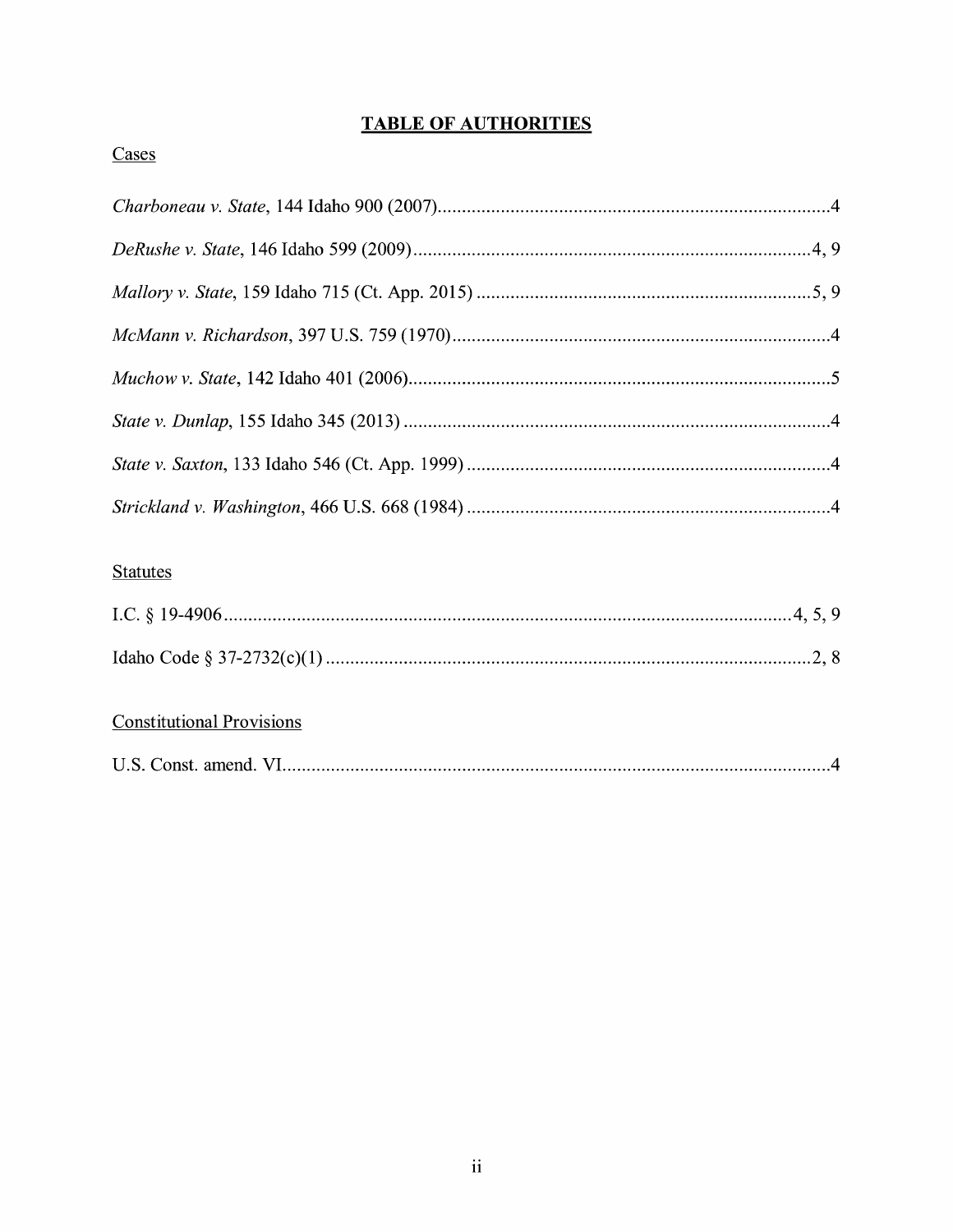#### STATEMENT OF THE CASE

#### Nature of the Case

Mitchell Ponting appeals from the district court's final judgment dismissing his postconviction petition. The district court erred in summarily dismissing two of Mr. Ponting's claims because it did not first give him notice and an opportunity to respond to its reasons for dismissal. Therefore, this Court should vacate the final judgment and the district court's order granting the State's motion for summary dismissal in part, and remand Mr. Ponting's case to the district court for further proceedings.

#### Statement of Facts and Course of Proceedings

The State charged Mr. Ponting with two counts of possession of a controlled substance and one count of possession of drug paraphernalia in Ada County Case No. CR-FE-2016-1253, after officers found a syringe of heroin inside a bag in his car. **(R.,** p.44.) He later pled guilty to one count of possession of a controlled substance. (R., pp.34-42.) In exchange, the State agreed to recommend a unified term of four years, with one year fixed, to dismiss the remaining charges, and not to charge Mr. Ponting with a persistent violator enhancement. **(R.,** pp.34-37.) The district court later imposed the sentence recommended by the State. (R., pp.44-45.)

Mr. Ponting then filed a timely petition for post-conviction relief. (R., pp. 5–11.) Among other things, he argued that his trial attorney was ineffective for refusing to test the syringe and the bag in which the syringe was found for fingerprints and DNA.  $(R_n, pp.7)$  (original petition), 57-58 (amended petition).) He asserted in his amended verified petition that he asked his attorney to have the bag and syringe tested, but his attorney refused; if the bag and syringe had been tested, the result would have shown that Mr. Ponting's fingerprints and DNA were not present but may have shown the fingerprints and DNA of another person; that evidence would be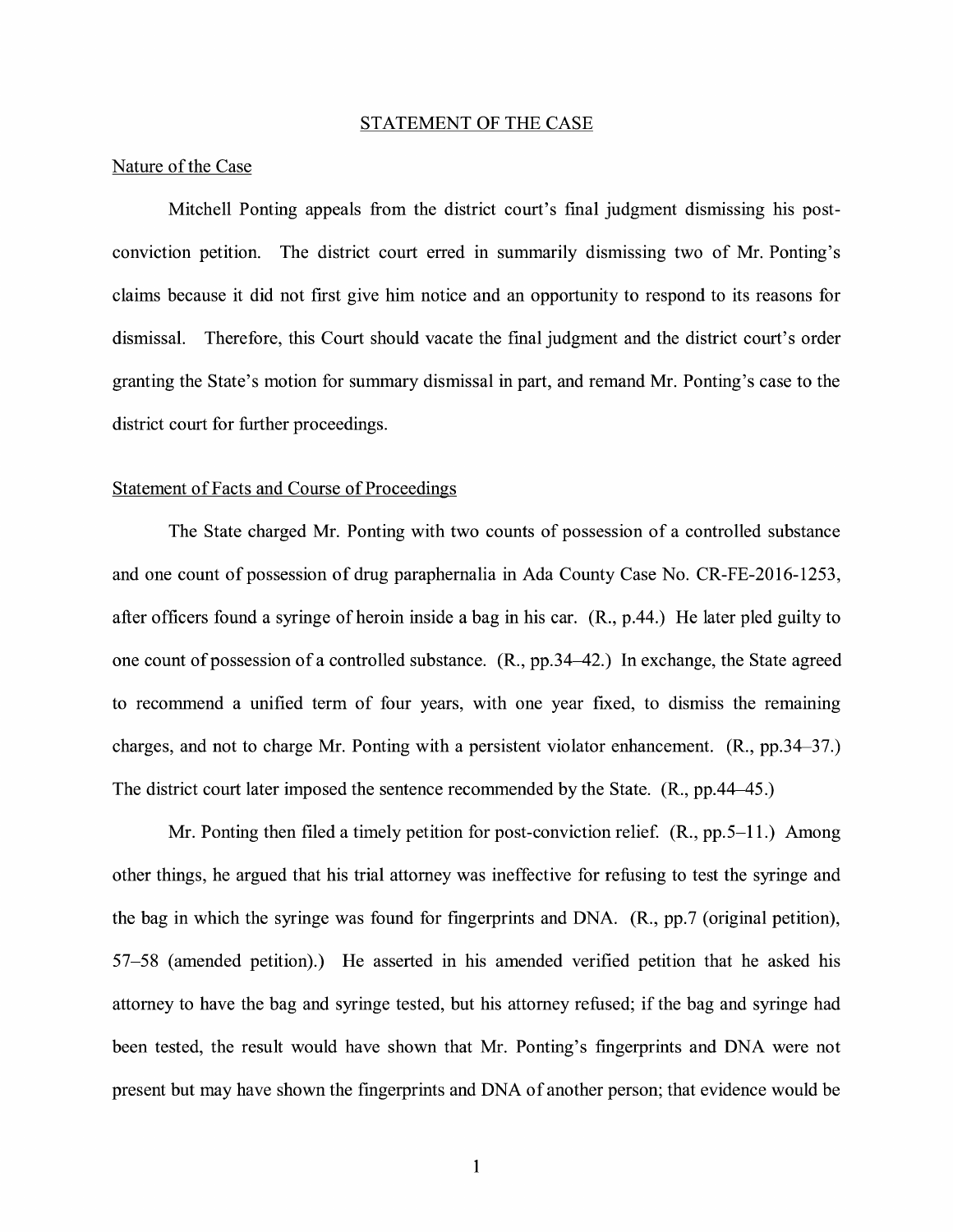exculpatory; and if Mr. Ponting had that exculpatory evidence, he would have chosen to go to trial rather than plead guilty. (R., pp.57-59.)

The State moved for summary dismissal, arguing that Mr. Ponting failed to raise a genuine issue of material fact regarding (1) deficient performance, because the record contradicted his claim that he asked his attorney to have the bag and syringe tested but his attorney refused *(see, e.g.,* R., p.101), and (2) prejudice because, when he pled guilty, the bag and syringe had not been tested, so the State could not have presented any evidence at trial that his fingerprints or DNA were on the syringe or the bag *(see, e.g.,* R., p.88).

After a hearing, the court summarily dismissed all but one of Mr. Ponting's claims.

(R., pp.117-31.) As for the claims regarding counsel's refusal to test the bag and syringe, the district court explained its reason for dismissal as follows:

Defendant made a voluntary unconditional plea, where he indicated he understood that a guilty plea would waive challenges to the sufficiency of the evidence and that he was admitting the truth of the charge as alleged in the Information.

. . . .

Because the heroin was present in his car, and he was aware it was there, Petitioner has established facts to show a violation of Idaho Code § 37-2732(c)(1) for felony possession of heroin. Thus, whether his fingerprints or DNA were on the bag or syringe is immaterial.

Based on a review of the record, the Court finds Petitioner has failed to show he would not have plead guilty had trial counsel tested the evidence and, therefore, has failed to show prejudice.

 $(R_{1}, pp.127-28.)$  The court dismissed the remaining claim after an evidentiary hearing

(R., pp.146-57; *see generally* 9/7/18 Tr.), and issued a fmal judgment in favor of the State

(Aug., pp. 1–2). Mr. Ponting timely appealed.  $(R., pp.159–61.)$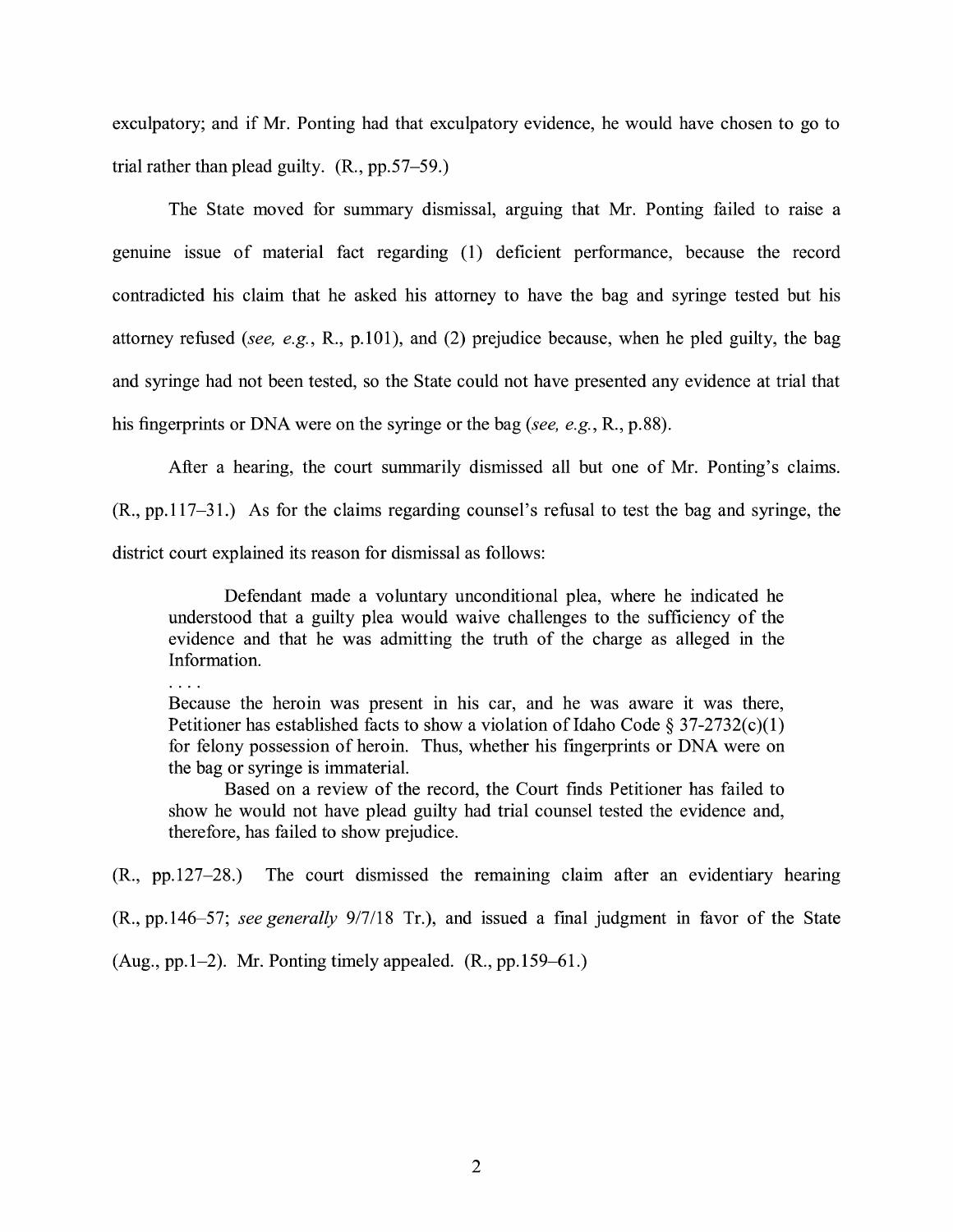# **ISSUE**

Did the district court err by summarily dismissing two of Mr. Ponting's claims without giving him notice and an opportunity to respond to its reasons for dismissing those claims?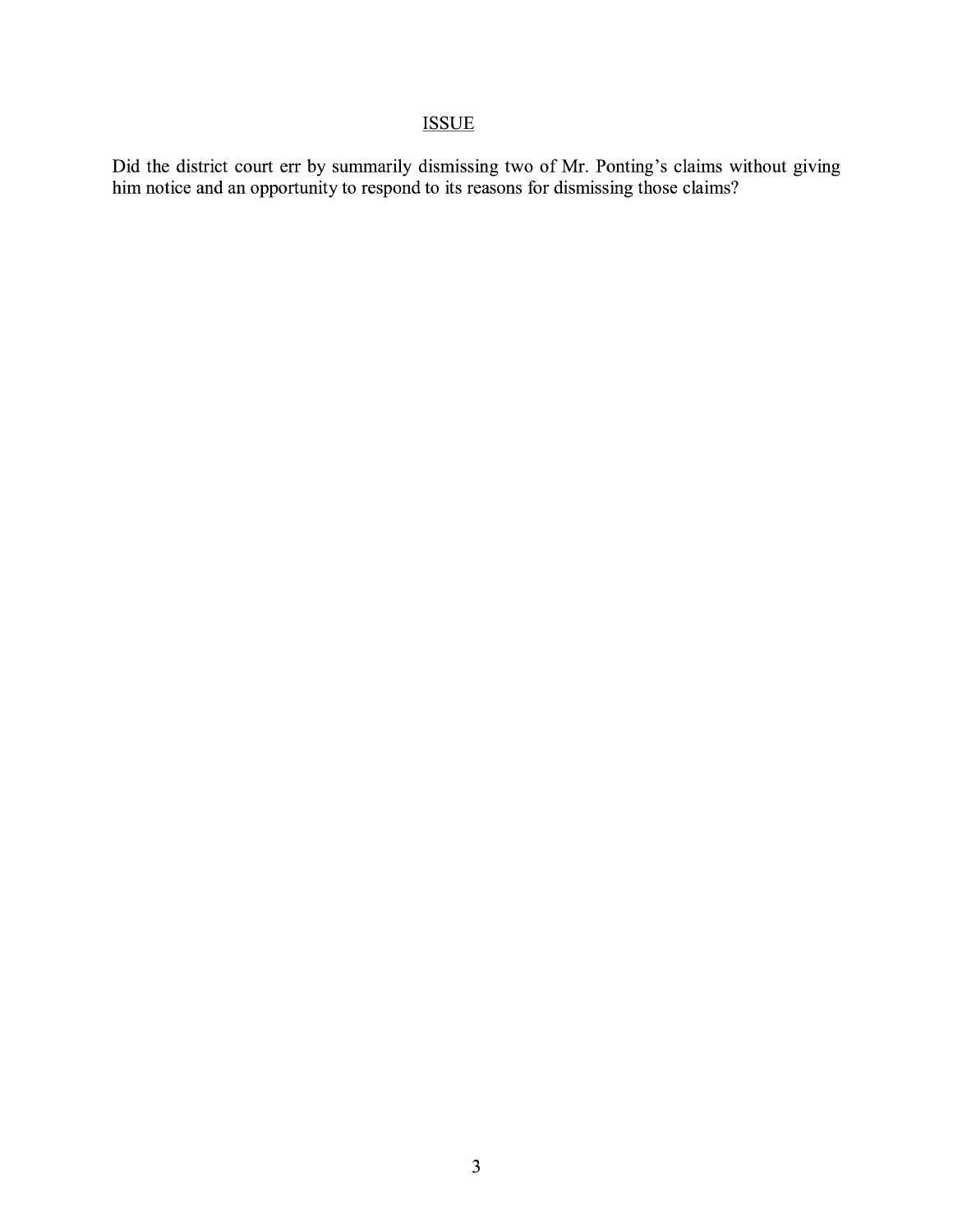#### ARGUMENT

### The District Court Erred By Summarily Dismissing Two Of Mr. Ponting's Claims Without Giving Him Notice And An Opportunity To Respond To Its Reasons For Dismissing Those Claims

The Sixth Amendment provides that "[i]n all criminal prosecutions, the accused shall enjoy the right ... to have the Assistance of Counsel for his defence." U.S. Const. amend. VI. "[T]he right to counsel is the right to the effective assistance of counsel." *Strickland v. Washington,* 466 U.S. 668, 686 (1984) (quoting *McMann v. Richardson,* 397 U.S. 759, 771 n.14 (1970)). In Idaho, claims of ineffective assistance of counsel are generally brought in a postconviction petition. *See State v. Saxton,* 133 Idaho 546, 549 (Ct. App. 1999). A post-conviction petition initiates a civil action in which the petitioner prove by a preponderance of evidence the allegations upon which the application for post-conviction relief is based. *State v. Dunlap,*  155 Idaho 345, 361 (2013); *Charboneau v. State,* 144 Idaho 900, 903 (2007). To succeed on an ineffective assistance of counsel claim, the petitioner must generally show that (1) his attorney's performance did not meet "an objective standard of reasonableness," and (2) his attorney's deficient performance prejudiced him. *Strickland,* 466 U.S. at 687-88.

The district court can summarily dismiss or grant a petition for post-conviction relief if "there is no genuine issue of material fact and the moving party is entitled to judgment as a matter of law." I.C.  $\S$  19-4906(b), (c). However,

The district court cannot dismiss claims on its own motion if it does not give the parties a twenty-day prior notice stating its reason for doing so as required by Idaho Code § 19-4906(b). Likewise, if the State moves to dismiss a petition under Idaho Code  $\S$  19-4906(c), the court cannot dismiss a claim on a ground not asserted by the state in its motion unless the court gives the twenty-day notice required by Section 19-4906(b).

*DeRushe v. State,* 146 Idaho 599, 602 (2009); *see also* I.C. § 19-4906(b) ("When a court is satisfied ... that the applicant is not entitled to post-conviction relief and no purpose would be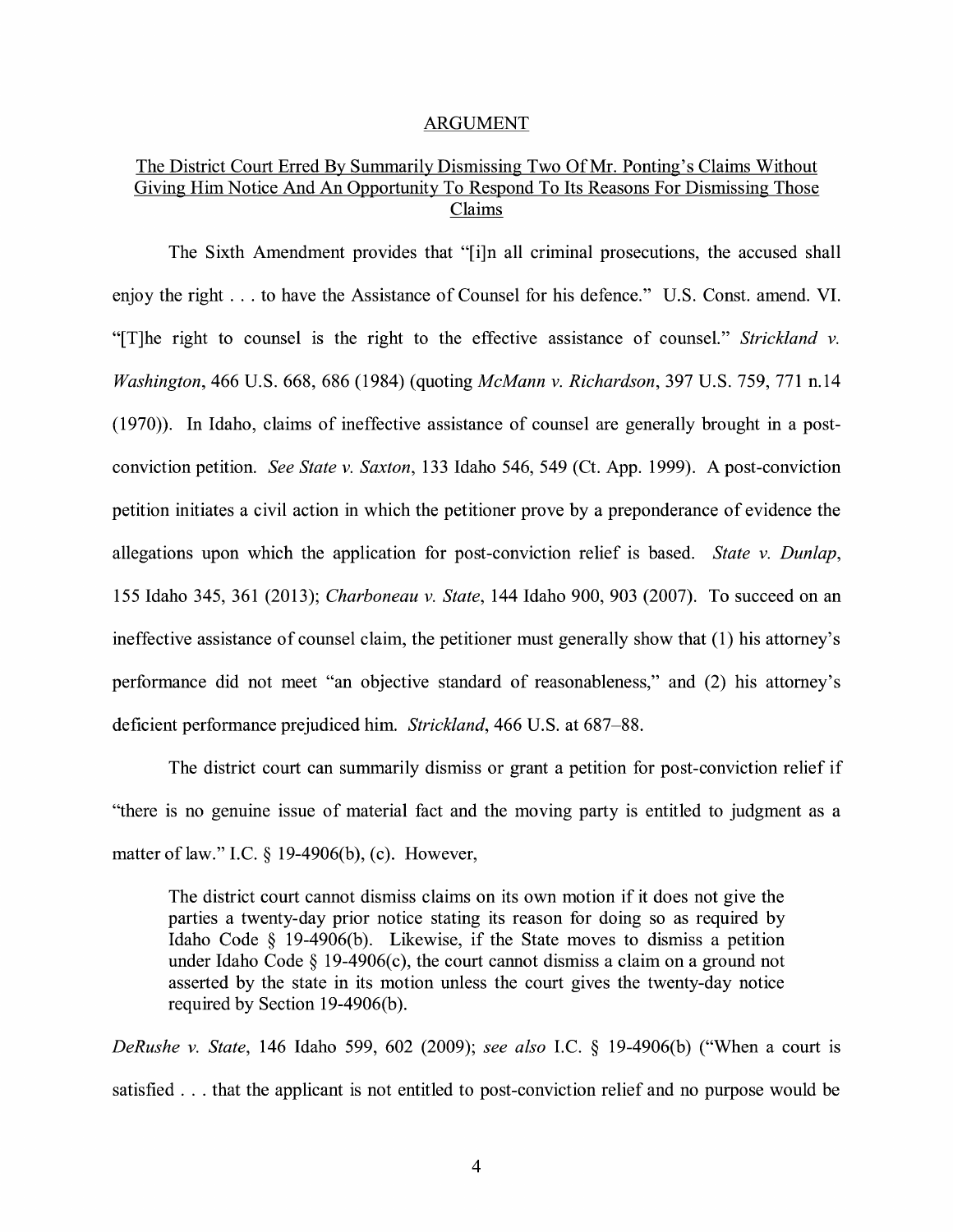served by any further proceedings, it may indicate to the parties its intention to dismiss the application and its reasons for so doing. The applicant shall be given an opportunity to reply within 20 days to the proposed dismissal. ... "); *Mallory v. State,* 159 Idaho 715, 721 (Ct. App. 2015) ( finding Mallory was not provided notice and an opportunity to respond to the grounds for dismissing his claim by either the State or the district court as required by LC. § 19-4906).

This Court reviews the district court's decision to summarily dismiss a petition de novo. *Muchow v. State,* 142 Idaho 401, 402-03 (2006).

The district court erred by summarily dismissing Mr. Ponting's claims that his attorney was ineffective for refusing to test the bag and syringe for fingerprints and DNA because the State requested dismissal for different reasons than those ultimately adopted by the district court. As a result, Mr. Ponting was not given notice and an opportunity to respond to the district court's reasons for dismissal.

The entirety of the State's arguments in favor of summarily dismissing Mr. Ponting's claims are as follows:

Ponting has failed to raise a genuine issue of material fact that he would not have pled guilty if the syringe or bag were tested. When Ponting pled guilty, the syringe and bag had not been tested so the State had no evidence to present at a trial that his fingerprints or DNA were present on the syringe or the bag. Ponting knew the State had no evidence his fingerprints or DNA were present on the syringe or bag before he pled guilty. *Test results could not have played any role in Ponting's decision to plead guilty because the circumstances before any testing were the same as he believed they would be after it was done.* 

 $(R., p.88$  (emphasis added).)

Ponting claimed his attorney was ineffective for failing to have the syringe of heroin tested for his fingerprints and DNA and the bag tested for fingerprints. The State moved for judgment because Ponting failed to raise a genuine issue of material fact he was prejudiced: he failed to show a reasonable probability that he would not have pled guilty if his attorney had the syringe and bag tested to show his fingerprints were not there. Counsel responded that the State's assertion that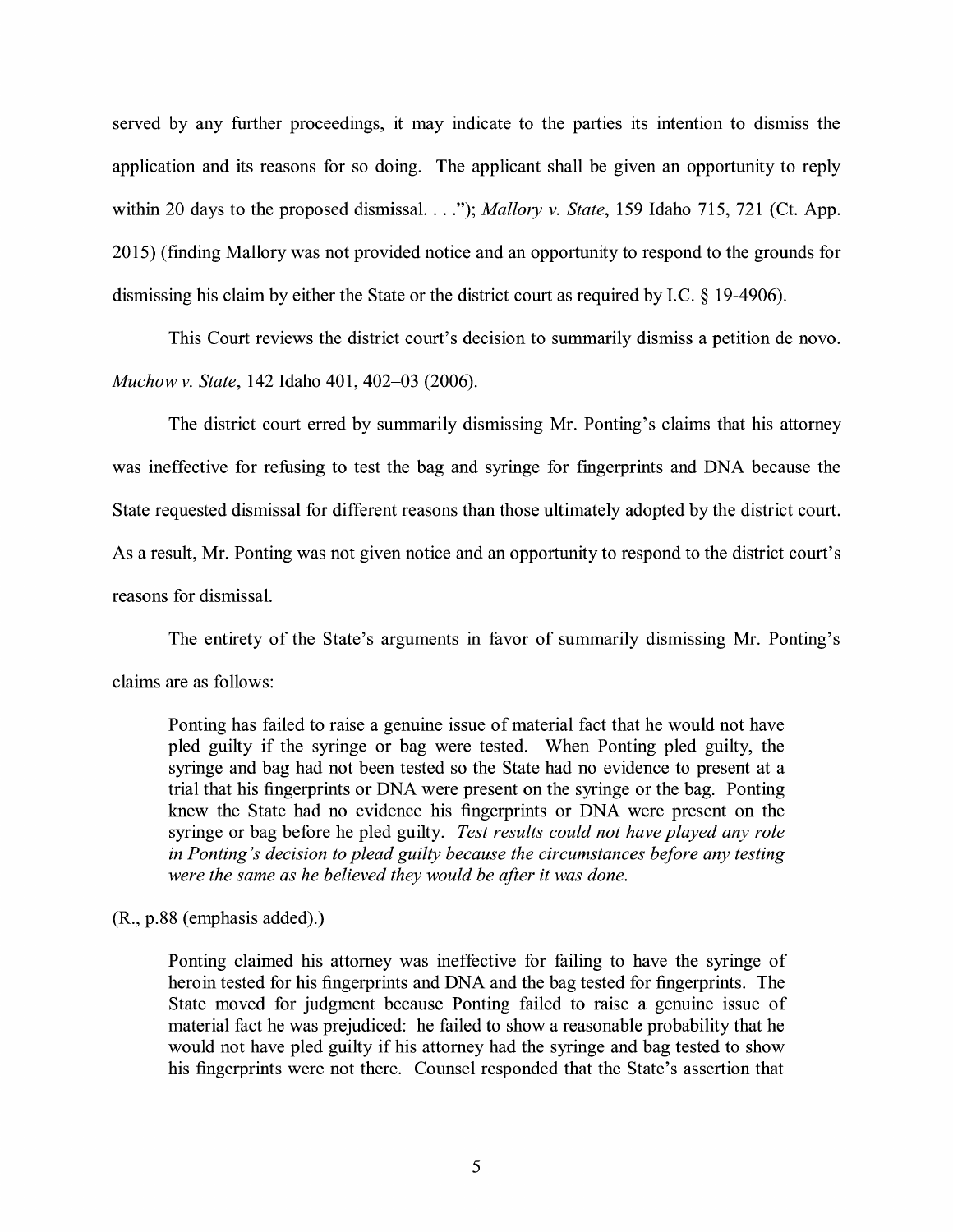"no testing" was the same as "testing to show no fingerprints" was not the same and counsel's refusal to test prejudiced Ponting.

The State's motion for disposition of the claims was based solely on whether Ponting was prejudiced by his attorney's actions. The State argued, at the time Ponting pled guilty, the circumstances were that he knew the bag and syringe had not been tested. Ponting would therefore have known, the State would not have been able to present testimony or evidence his fingerprints were not on the bag or syringe and that his attorney could have argued at a trial his fingerprints were never found on the syringe or bag. Despite this know ledge that the State had no evidence his fingerprints were on the bag or syringe, Ponting pled guilty anyway. *Ponting can 't now allege that evidence his fingerprints weren 't on the bag or syringe would have in anyway impacted his decision because the state of the evidence when he pled guilty was his fingerprints weren 't on the bag or syringe.* 

Counsel's further response was to address whether having the syringe and bag tested was deficient performance under the first prong of *Strickland* which was not analyzed by the State. The State will now address the deficiency prong in *Strickland.* Ponting has also failed to raise a genuine issue of material fact that his attorney was deficient. Ponting claims he asked his attorney to have the bag and syringe tested forensically for DNA and fingerprints. Ponting's claim is disproven by the record. In his guilty plea form, Ponting was asked:

17. Is there anything you have requested your attorney to do that has not been done? Ponting indicated "no" under oath.

49. Are you satisfied with your attorney? Ponting indicated "yes" under oath.

(R., pp.100-01 (citations omitted).)

[T]he analysis is . . . not what a trial attorney would think is different, but it's what the subjective belief of Mr. Ponting was, and my point is, you can't come before the court now and say that it would have mattered because there was no evidence that your fingerprints were on that bag anyway, or the syringe. The state wasn't going to be able to prove that, you're not alleging that your lawyer told you that, so you can't show a reasonable probability that, but for that testing being done, you wouldn't have pled guilty.

The second piece of that is to say, well, if they would have tested it and shown someone else's fingerprints were on there, I wouldn't have pled guilty, but you don't have any evidence that other people's fingerprints were on there. He didn't come to court with admissible evidence, and that's what you're required to show in post-conviction. It's a really high standard for a reason. It's not equal footing. There's a strong presumption on behalf of counsel that he acted appropriately, so from the state's perspective, your starting point is that counsel was competent, and that it's their responsibility to show admissible evidence that, in fact, he wasn't.

I didn't even analyze—or that it wouldn't have mattered. I didn't analyze initially in my first motion the deficiency prong in Strickland, but I went ahead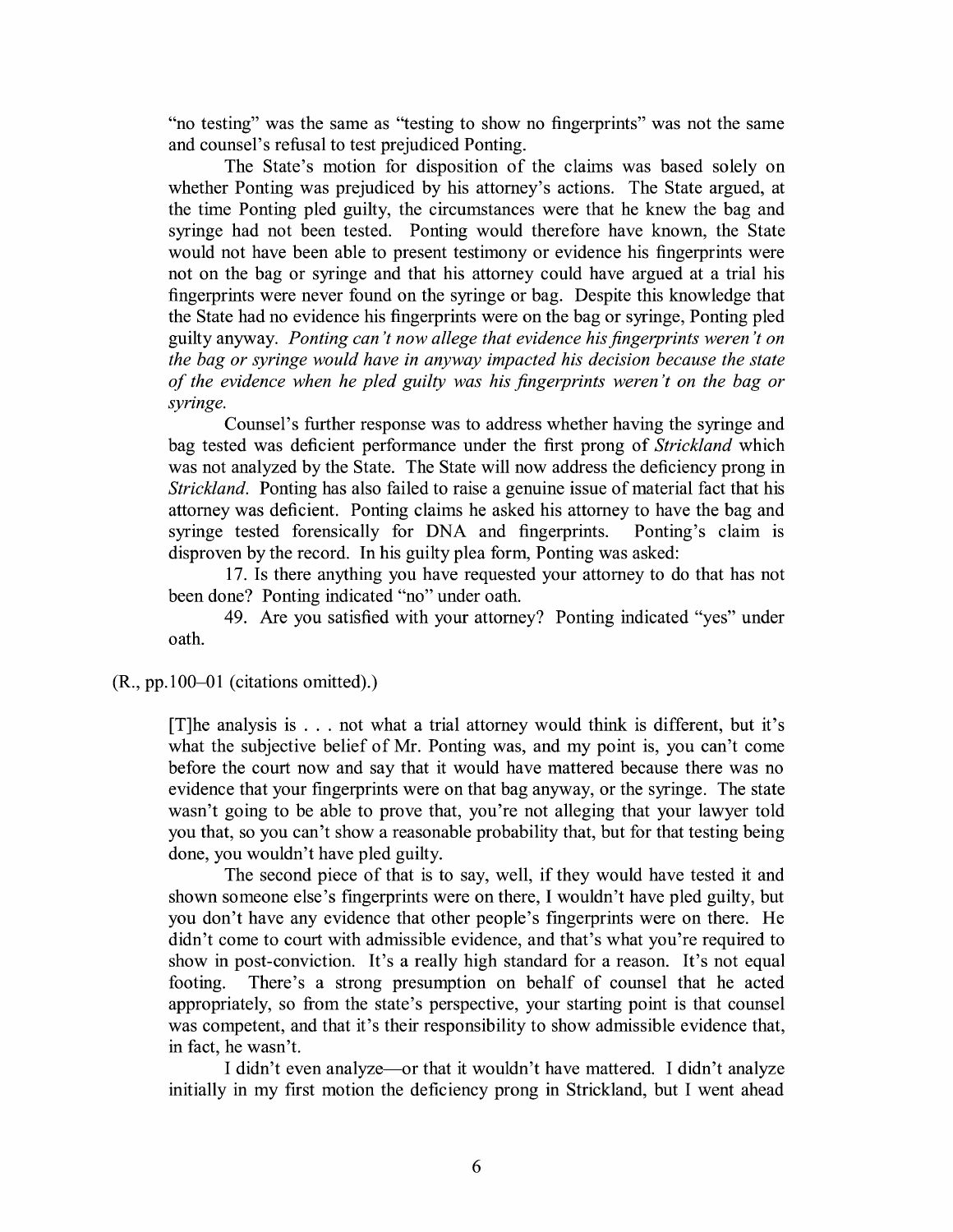and did that because counsel included it in his response. He claimed in his response, it was deficient performance to not have it analyzed, and my reply on that was, you failed to raise a genuine issue of fact that the attorney was defiant [sic] because your client's claim that he asked his lawyer to do this, is disproven by the record.

And I point out that in the transcript, State's Exhibit No. **1,** and then under oath, he says—there's a question—"Is there anything you requested your attorney to do that hasn't been done?" He says, "No." That's under oath. That's the record. Then when you're inquiring of him, you ask, "Are you satisfied with your attorney?" And, he says, "Yes," on page 8.

So even moving forward at an evidentiary hearing, they can't even show that he asked his attorney. I mean, that's the state of the record. That's what they're stuck with at this point, so from the state's perspective, we would ask that the court grant the motion and issue a written opinion.

(3/28/18 Tr., p.17, L.2-p.19, L.2.) Those were not, however, the reasons the district court gave

when it ultimately dismissed Mr. Ponting's claims. The district court explained:

In the Guilty Plea Advisory Form, Petitioner answered pertinent questions as follows:

16. Have you told your attorney everything you know about the crime? YES NO

**1** 7. Is there anything you have requested your attorney to do that has not been done? YES **NO** 

18. Your attorney can get various items from the prosecutor relating to your case .... This is called discovery. Have you reviewed the evidence provided to your attorney during discovery? **YES** NO

 $\ldots$ 

20. Do you understand that by pleading guilty you waive any defenses, both factual and legal, that you believe you may have in this case? **YES NO** 

21. Are there any motions or other requests for relief that you believe should be filed in this case? YES **NO** 

22. Do you understand that if you enter an unconditional guilty plea in this case you will not be able to challenge any rulings that came before the guilty plea .... YES NO

23. Do you understand when you plead guilty, you are admitting the truth of each and every allegation contained in the charge( s) to which you plead guilty? **YES** NO

Thus, Defendant made a voluntary unconditional plea, where he indicated he understood that a guilty plea would waive challenges to the sufficiency of the evidence and that he was admitting the truth of the charge as alleged in the Information.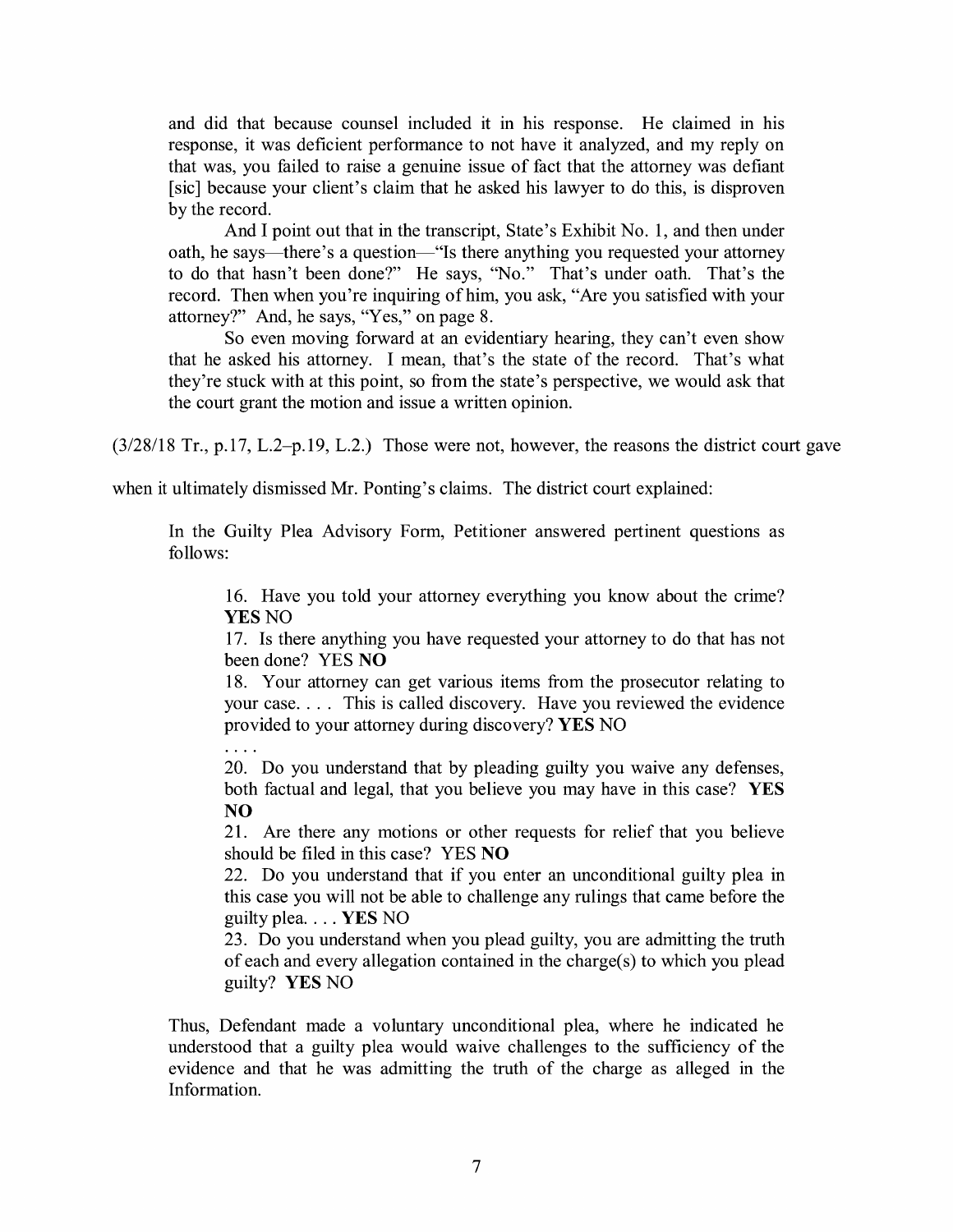Additionally, during the guilty plea, Petitioner did not allege that he was unaware that heroin was in his car:

THE COURT: How is it that you think you committed [the] crime? THE DEFENDANT: It was in my car. THE COURT: Okay, by "it," do you mean heroin? THE DEFENDANT: The heroin was in my car; yes. ... THE COURT: And did you know it was in your car? THE DEFENDANT: Yes, Ma'am. THE COURT: And did you know it was heroin? THE DEFENDANT: Yes, ma'am.

Because the heroin was present in his car, and he was aware it was there, Petitioner has established facts to show a violation of Idaho Code § 37-2732(c)(1) for felony possession of heroin. Thus, whether his fingerprints or DNA were on the bag or syringe is immaterial.

Based on a review of the record, the Court finds Petitioner has failed to show he would not have plead [sic] guilty had trial counsel tested the evidence and, therefore, has failed to show prejudice. Therefore, the Court GRANTS the State's Motion and summarily dismisses Petitioner's Second and Third Causes of Action.

(R., pp.127-28.)

In short, the State argued and the district court found that Mr. Ponting had failed to show prejudice for different reasons. The State argued that Mr. Ponting failed to prove prejudice because the state of the evidence was the same when Mr. Ponting pled guilty as it would have been if the items were tested—there was no evidence that Mr. Ponting's fingerprints and DNA were on the bag and syringe. (R., pp.88, 100-01; 3/28/18 Tr., p.17, L.2-p.19, L.2.) The court, on the other hand, dismissed the claims because, as Mr. Ponting admitted at his change of plea hearing, "the heroin was present in his car, and he was aware it was there" and so "whether his fingerprints and DNA were on the bag or syringe is immaterial." (R., pp.127-28.) Because Mr. Ponting did not have notice and an opportunity to respond to the court's stated reasons for dismissal, the district court erred by dismissing his claims regarding his attorney's refusal to test